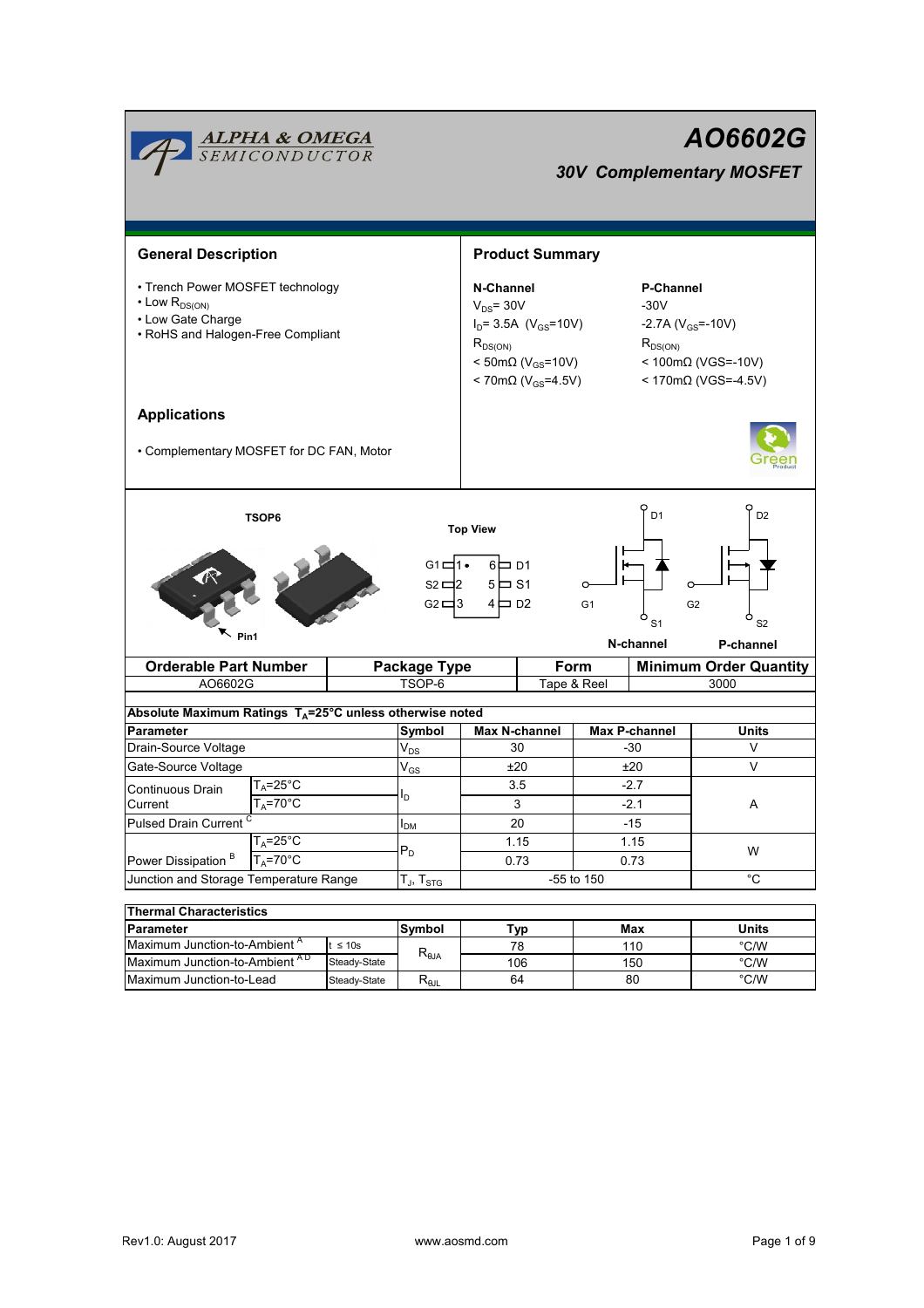| Symbol                      | Parameter                               | <b>Conditions</b>                                                                                        |                                           | Min | <b>Typ</b>     | <b>Max</b> | <b>Units</b> |
|-----------------------------|-----------------------------------------|----------------------------------------------------------------------------------------------------------|-------------------------------------------|-----|----------------|------------|--------------|
|                             | <b>STATIC PARAMETERS</b>                |                                                                                                          |                                           |     |                |            |              |
| BV <sub>DSS</sub>           | Drain-Source Breakdown Voltage          | $I_D = 250 \mu A$ , $V_{GS} = 0V$                                                                        |                                           | 30  |                |            | V            |
| $I_{DSS}$                   | Zero Gate Voltage Drain Current         | $V_{DS}$ =30V, V <sub>GS</sub> =0V                                                                       |                                           |     |                | 1          |              |
|                             |                                         |                                                                                                          | $T_i = 55^{\circ}C$                       |     |                | 5          | μA           |
| $I_{GSS}$                   | Gate-Body leakage current               | $V_{DS}$ =0V, $V_{GS}$ = $\pm$ 20V                                                                       |                                           |     |                | ±100       | nA           |
| $V_{GS(th)}$                | Gate Threshold Voltage                  | $V_{DS} = V_{GS} I_D = 250 \mu A$                                                                        |                                           | 1.5 | 2.0            | 2.5        | $\vee$       |
| $R_{DS(ON)}$                | Static Drain-Source On-Resistance       | $V_{GS}$ =10V, $I_{D}$ =3.5A                                                                             |                                           |     | 42             | 50         | $m\Omega$    |
|                             |                                         |                                                                                                          | $T_i = 125^{\circ}C$                      |     | 65             | 78         |              |
|                             |                                         | $V_{GS} = 4.5V, I_D = 2A$                                                                                |                                           |     | 56             | 70         | $m\Omega$    |
| $g_{FS}$                    | <b>Forward Transconductance</b>         | $V_{DS} = 5V$ , $I_D = 3.5A$                                                                             |                                           |     | 12             |            | S            |
| $V_{SD}$                    | Diode Forward Voltage                   | $IS=1A, VGS=0V$                                                                                          |                                           |     | 0.79           | 1          | V            |
| $I_{\rm S}$                 | Maximum Body-Diode Continuous Current   |                                                                                                          |                                           |     |                | 1.5        | A            |
|                             | <b>DYNAMIC PARAMETERS</b>               |                                                                                                          |                                           |     |                |            |              |
| $C_{\text{iss}}$            | Input Capacitance                       | $V_{GS}$ =0V, $V_{DS}$ =15V, f=1MHz                                                                      |                                           |     | 210            |            | pF           |
| $C_{\rm oss}$               | Output Capacitance                      |                                                                                                          |                                           |     | 35             |            | рF           |
| $C_{\rm rss}$               | Reverse Transfer Capacitance            |                                                                                                          |                                           |     | 23             |            | рF           |
| R <sub>g</sub>              | Gate resistance                         | $V_{GS}$ =0V, $V_{DS}$ =0V, f=1MHz                                                                       |                                           |     | 1.5            |            | Ω            |
|                             | <b>SWITCHING PARAMETERS</b>             |                                                                                                          |                                           |     |                |            |              |
| $Q_q(10V)$                  | <b>Total Gate Charge</b>                |                                                                                                          |                                           |     | 4.05           |            | nC           |
| $Q_g(4.5V)$                 | <b>Total Gate Charge</b>                |                                                                                                          | $V_{GS}$ =10V, $V_{DS}$ =15V, $I_D$ =3.5A |     | $\overline{2}$ |            | nC           |
| $Q_{gs}$                    | Gate Source Charge                      |                                                                                                          |                                           |     | 0.55           |            | пC           |
| $Q_{gd}$                    | Gate Drain Charge                       |                                                                                                          |                                           |     | 1              |            | nC           |
| $t_{D(0n)}$                 | Turn-On DelayTime                       |                                                                                                          |                                           |     | 4.5            |            | ns           |
| t,                          | Turn-On Rise Time                       | $V_{\text{gs}}$ =10V, V <sub>DS</sub> =15V, R <sub>i</sub> =4.2 $\Omega$ ,<br>$R_{\text{GEN}} = 3\Omega$ |                                           |     | 1.5            |            | ns           |
| $t_{D(off)}$                | Turn-Off DelayTime                      |                                                                                                          |                                           |     | 18.5           |            | ns           |
| $\mathfrak{t}_{\mathsf{f}}$ | <b>Turn-Off Fall Time</b>               |                                                                                                          |                                           |     | 1.5            |            | ns           |
| $t_{rr}$                    | <b>Body Diode Reverse Recovery Time</b> | $I_F = 3.5A$ , dl/dt=100A/ $\mu$ s                                                                       |                                           |     | 7.5            |            | ns           |
| $Q_{rr}$                    | Body Diode Reverse Recovery Charge      | $I_F = 3.5A$ , dl/dt=100A/ $\mu$ s                                                                       |                                           |     | 2.5            |            | nC           |

#### **N-Channel Electrical Characteristics (TJ=25°C unless otherwise noted)**

A. The value of R<sub>eJA</sub> is measured with the device mounted on 1in<sup>2</sup> FR-4 board with 2oz. Copper, in a still air environment with T<sub>A</sub> =25°C. The value<br>in any given application depends on the user's specific board design.

B. The power dissipation  ${\sf P_D}$  is based on  ${\sf T_{J(MAX)}}$ =150 $^\circ\,$  C, using  $\leqslant$  10s junction-to-ambient thermal resistance.

C. Repetitive rating, pulse width limited by junction temperature  $T_\text{J(MAX)}$ =150°C. Ratings are based on low frequency and duty cycles to keep initialT $_1$ =25° C.

D. The R<sub>sJA</sub> is the sum of the thermal impedence from junction to lead R<sub>sJL</sub> and lead to ambient.<br>E. The static characteristics in Figures 1 to 6 are obtained using <300µs pulses, duty cycle 0.5% max.<br>F. These curves are Copper, assuming a maximum junction temperature of  $T_{J(MAX)}$ =150°C. The SOA curve provides a single pulse rating.

APPLICATIONS OR USE AS CRITICAL COMPONENTS IN LIFE SUPPORT DEVICES OR SYSTEMS ARE NOT AUTHORIZED. AOS DOES NOT ASSUME ANY LIABILITY ARISING OUT OF SUCH APPLICATIONS OR USES OF ITS PRODUCTS. AOS RESERVES THE RIGHT TO IMPROVE PRODUCT DESIGN,FUNCTIONS AND RELIABILITY WITHOUT NOTICE.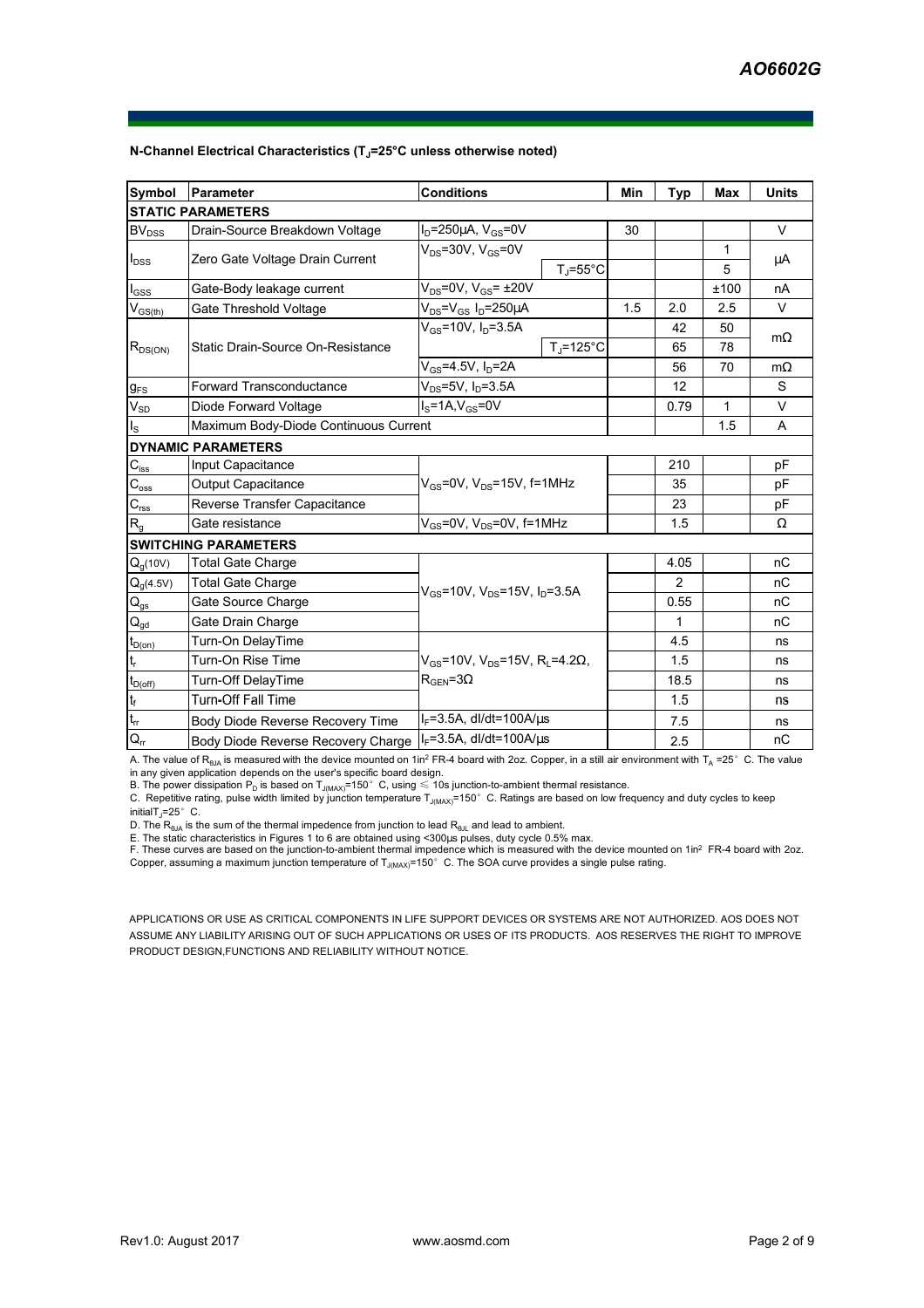

### **N-Channel: TYPICAL ELECTRICAL AND THERMAL CHARACTERISTICS**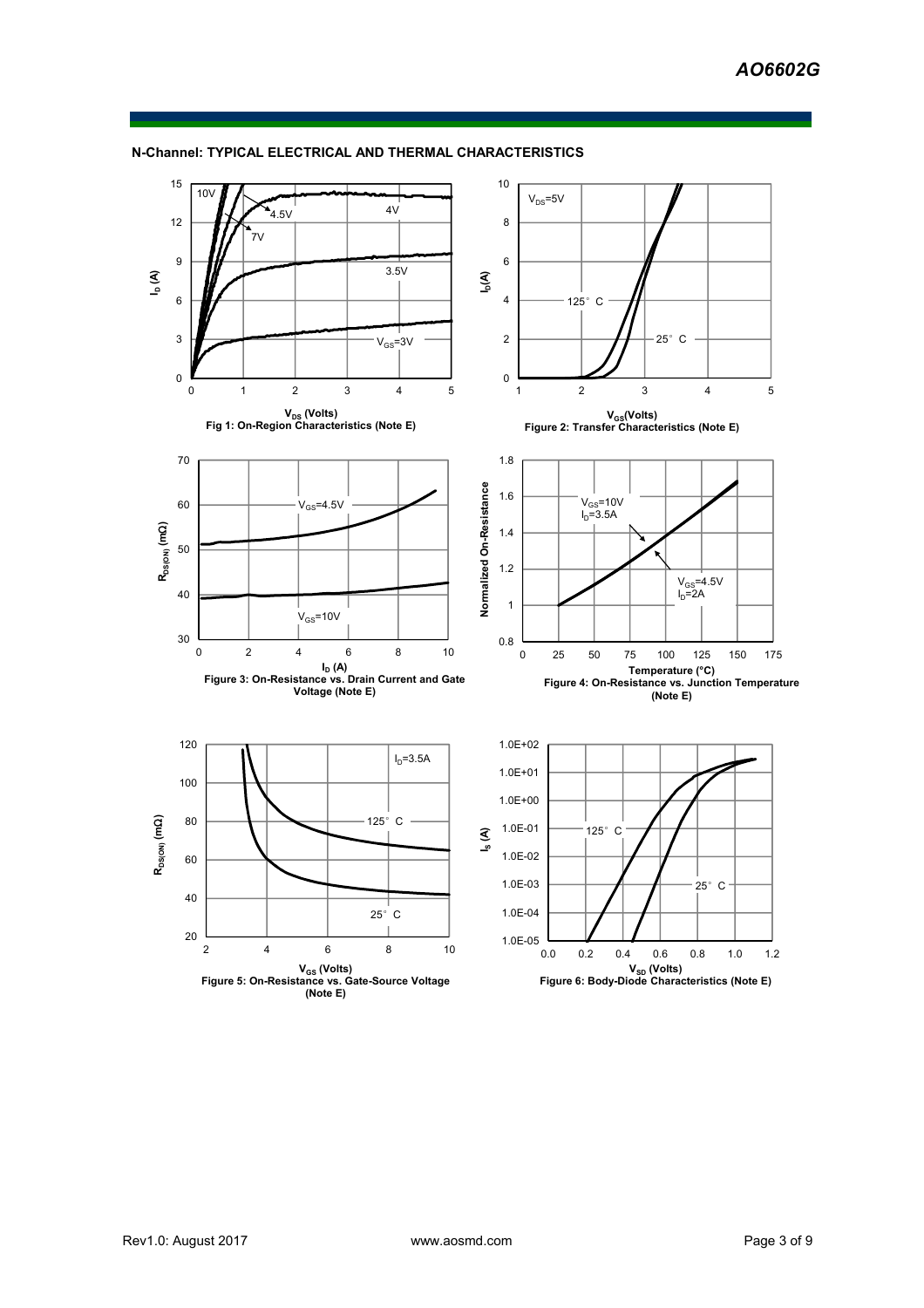

**N-Channel: TYPICAL ELECTRICAL AND THERMAL CHARACTERISTICS**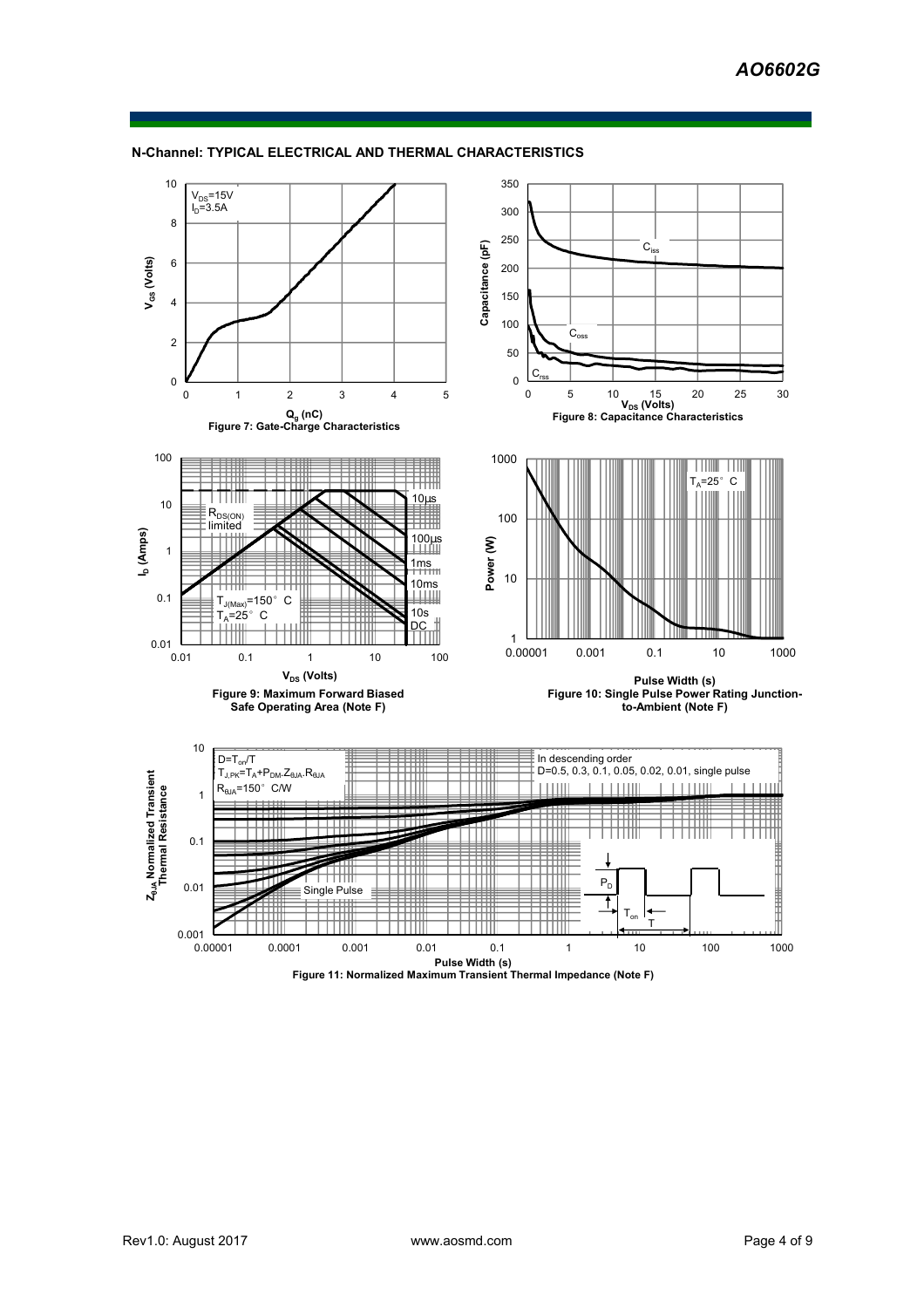10%

90%

÷

# Gate Charge Test Circuit & Waveform





# Resistive Switching Test Circuit & Waveforms



### Unclamped Inductive Switching (UIS) Test Circuit & Waveforms





# Diode Recovery Test Circuit & Waveforms



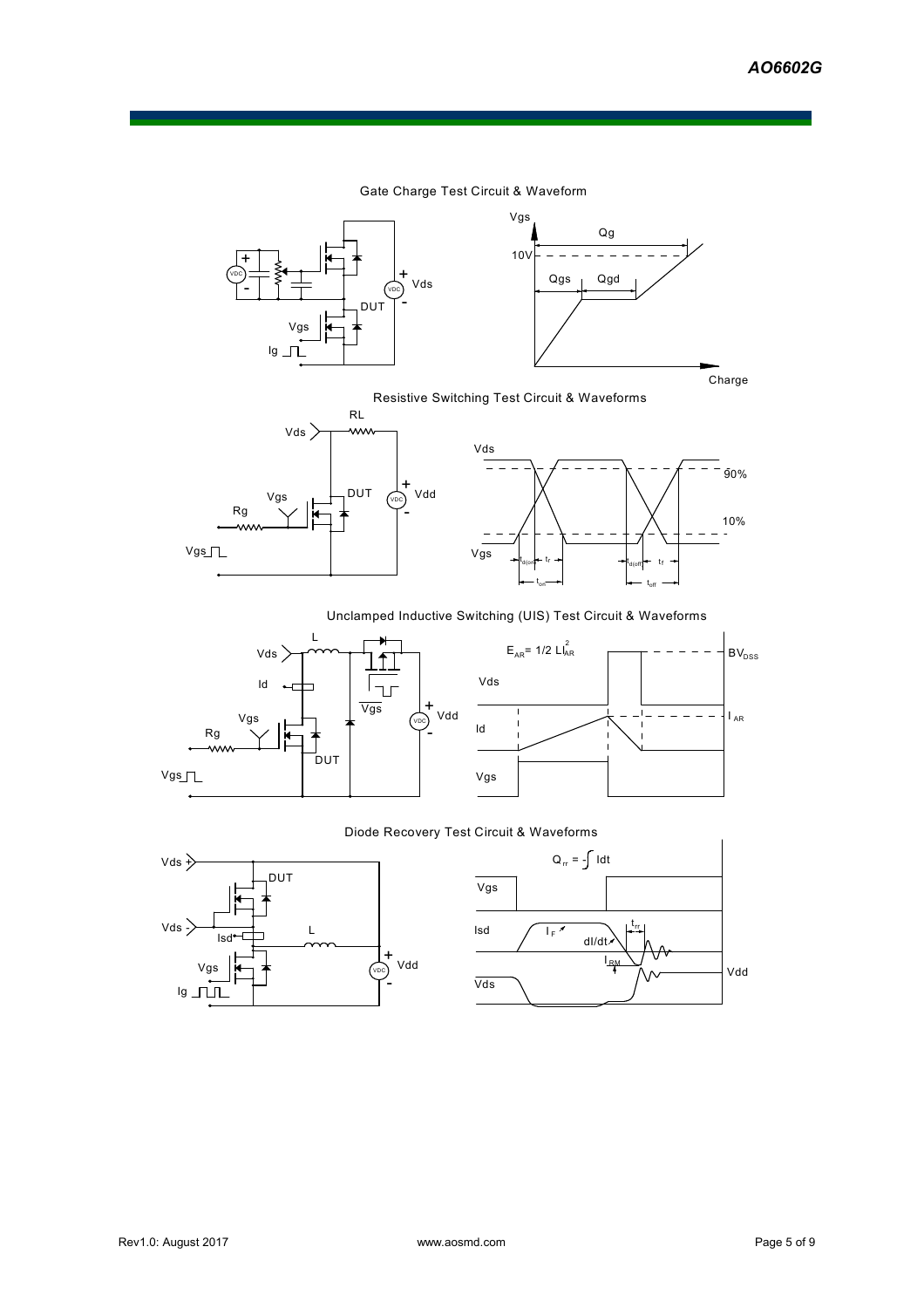| <b>Symbol</b>               | Parameter                             | <b>Conditions</b>                                                   | Min    | <b>Typ</b> | <b>Max</b> | <b>Units</b> |
|-----------------------------|---------------------------------------|---------------------------------------------------------------------|--------|------------|------------|--------------|
|                             | <b>STATIC PARAMETERS</b>              |                                                                     |        |            |            |              |
| $BV_{DSS}$                  | Drain-Source Breakdown Voltage        | $I_D = -250 \mu A$ , $V_{GS} = 0V$                                  | $-30$  |            |            | $\vee$       |
| $I_{DSS}$                   | Zero Gate Voltage Drain Current       | $V_{DS}$ =-30V, $V_{GS}$ =0V<br>$T_{\rm J}$ =55°C                   |        |            | $-1$       | μA           |
|                             |                                       |                                                                     |        |            | -5         |              |
| $I_{\rm GSS}$               | Gate-Body leakage current             | $V_{DS}$ =0V, $V_{GS}$ = $\pm$ 20V                                  |        |            | ±100       | nA           |
| $V_{GS(th)}$                | Gate Threshold Voltage                | $V_{DS} = V_{GS} I_D = -250 \mu A$                                  | $-1.4$ | $-1.9$     | $-2.4$     | $\vee$       |
| $R_{DS(ON)}$                | Static Drain-Source On-Resistance     | $V_{GS}$ =-10V, $I_{D}$ =-2.7A                                      |        | 82         | 100        |              |
|                             |                                       | $T_i = 125$ °C                                                      |        | 115        | 140        | $m\Omega$    |
|                             |                                       | $V_{GS} = -4.5V$ , $I_D = -2A$                                      |        | 130        | 170        | $m\Omega$    |
| $g_{FS}$                    | <b>Forward Transconductance</b>       | $V_{DS} = -5V$ , $I_D = -2.7A$                                      |        | 5.5        |            | S            |
| $V_{SD}$                    | Diode Forward Voltage                 | $I_s = -1A$ , $V_{gs} = 0V$                                         |        | $-0.8$     | $-1$       | V            |
| $I_{\rm S}$                 | Maximum Body-Diode Continuous Current |                                                                     |        |            | $-1.5$     | A            |
|                             | <b>DYNAMIC PARAMETERS</b>             |                                                                     |        |            |            |              |
| $C_{\text{iss}}$            | Input Capacitance                     |                                                                     |        | 210        |            | pF           |
| $\mathsf{C}_{\mathrm{oss}}$ | Output Capacitance                    | $V_{GS}$ =0V, $V_{DS}$ =-15V, f=1MHz                                |        | 42         |            | pF           |
| $C_{\rm rss}$               | Reverse Transfer Capacitance          |                                                                     |        | 26         |            | pF           |
| R <sub>g</sub>              | Gate resistance                       | $V_{GS}$ =0V, $V_{DS}$ =0V, f=1MHz                                  |        | 5.3        |            | $\Omega$     |
|                             | <b>SWITCHING PARAMETERS</b>           |                                                                     |        |            |            |              |
| $Q_g(10V)$                  | <b>Total Gate Charge</b>              |                                                                     |        | 4.3        |            | nC           |
| $Q_g(4.5V)$                 | <b>Total Gate Charge</b>              | $V_{GS}$ =10V, $V_{DS}$ =-15V, $I_D$ =2.7A                          |        | 2.2        |            | nC           |
| $Q_{gs}$                    | Gate Source Charge                    |                                                                     |        | 0.7        |            | nС           |
| $Q_{gd}$                    | Gate Drain Charge                     |                                                                     |        | 1.1        |            | nC           |
| $t_{D(0n)}$                 | Turn-On DelayTime                     |                                                                     |        | 7.5        |            | ns           |
|                             | Turn-On Rise Time                     | $V_{\text{gs}}$ =10V, V <sub>DS</sub> =-15V, R <sub>i</sub> =5.55Ω, |        | 4.1        |            | ns           |
| $t_{D(Off)}$                | Turn-Off DelayTime                    | $R_{\text{GEN}} = 3\Omega$                                          |        | 11.8       |            | ns           |
| $\mathfrak{t}_{\mathsf{f}}$ | <b>Turn-Off Fall Time</b>             |                                                                     |        | 3.8        |            | ns           |
| $\mathfrak{t}_{\text{rr}}$  | Body Diode Reverse Recovery Time      | $I_F = -2.7A$ , dl/dt=100A/ $\mu$ s                                 |        | 11.3       |            | ns           |
| $Q_{rr}$                    | Body Diode Reverse Recovery Charge    | $I_F = -2.7A$ , dl/dt=100A/us                                       |        | 4.4        |            | nC           |

#### **P-Channel Electrical Characteristics (TJ=25°C unless otherwise noted)**

A. The value of R<sub>ata</sub> is measured with the device mounted on 1in<sup>2</sup> FR-4 board with 2oz. Copper, in a still air environment with T<sub>A</sub> =25°C. The value in any given application depends on the user's specific board design.

B. The power dissipation  ${\sf P}_{\sf D}$  is based on  ${\sf T}_{\sf J(MAX)}$ =150°C, using  $\leqslant$  10s junction-to-ambient thermal resistance.

C. Repetitive rating, pulse width limited by junction temperature T<sub>J(MAX)</sub>=150°C. Ratings are based on low frequency and duty cycles to keep  $initialT$ <sub>J</sub>=25° C.

D. The  $R_{\text{BIA}}$  is the sum of the thermal impedence from junction to lead  $R_{\text{BIA}}$  and lead to ambient.

E. The static characteristics in Figures 1 to 6 are obtained using <300µs pulses, duty cycle 0.5% max.

F. These curves are based on the junction-to-ambient thermal impedence which is measured with the device mounted on 1in<sup>2</sup> FR-4 board with 2oz.<br>Copper, assuming a maximum junction temperature of T<sub>JMAX)</sub>=150°C. The SOA cur

APPLICATIONS OR USE AS CRITICAL COMPONENTS IN LIFE SUPPORT DEVICES OR SYSTEMS ARE NOT AUTHORIZED. AOS DOES NOT ASSUME ANY LIABILITY ARISING OUT OF SUCH APPLICATIONS OR USES OF ITS PRODUCTS. AOS RESERVES THE RIGHT TO IMPROVE PRODUCT DESIGN,FUNCTIONS AND RELIABILITY WITHOUT NOTICE.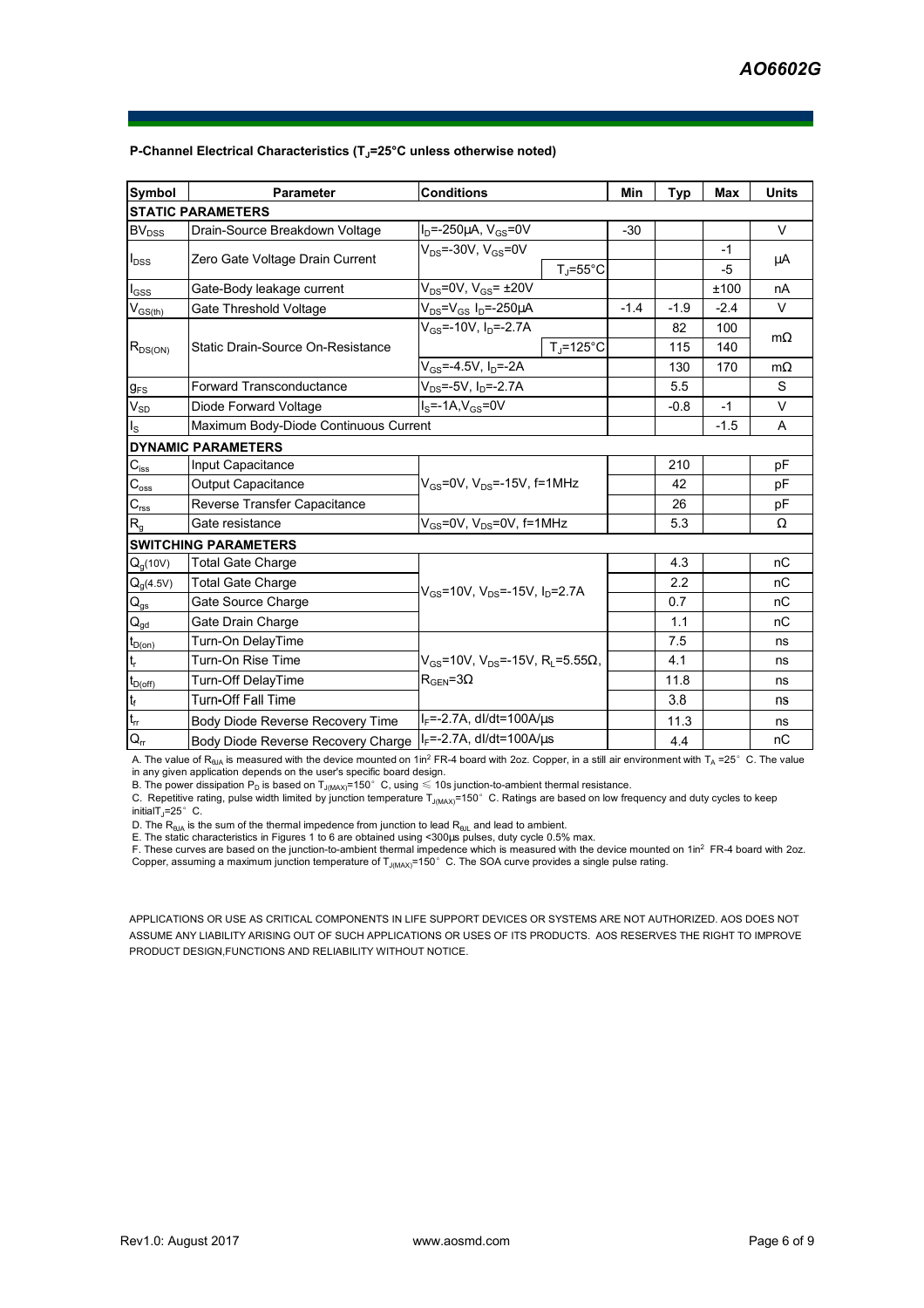

### **P-Channel: TYPICAL ELECTRICAL AND THERMAL CHARACTERISTICS**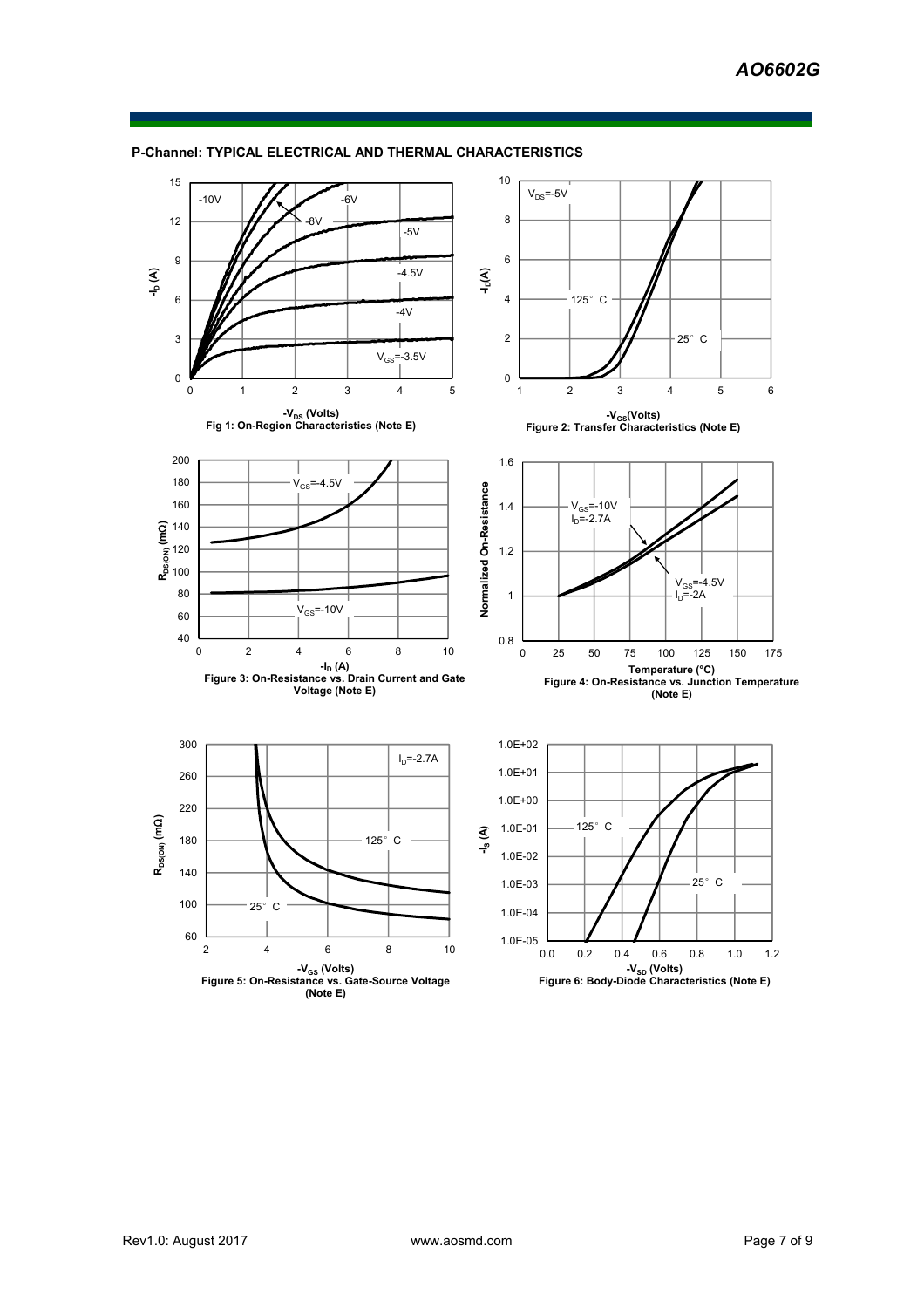

### **P-Channel: TYPICAL ELECTRICAL AND THERMAL CHARACTERISTICS**